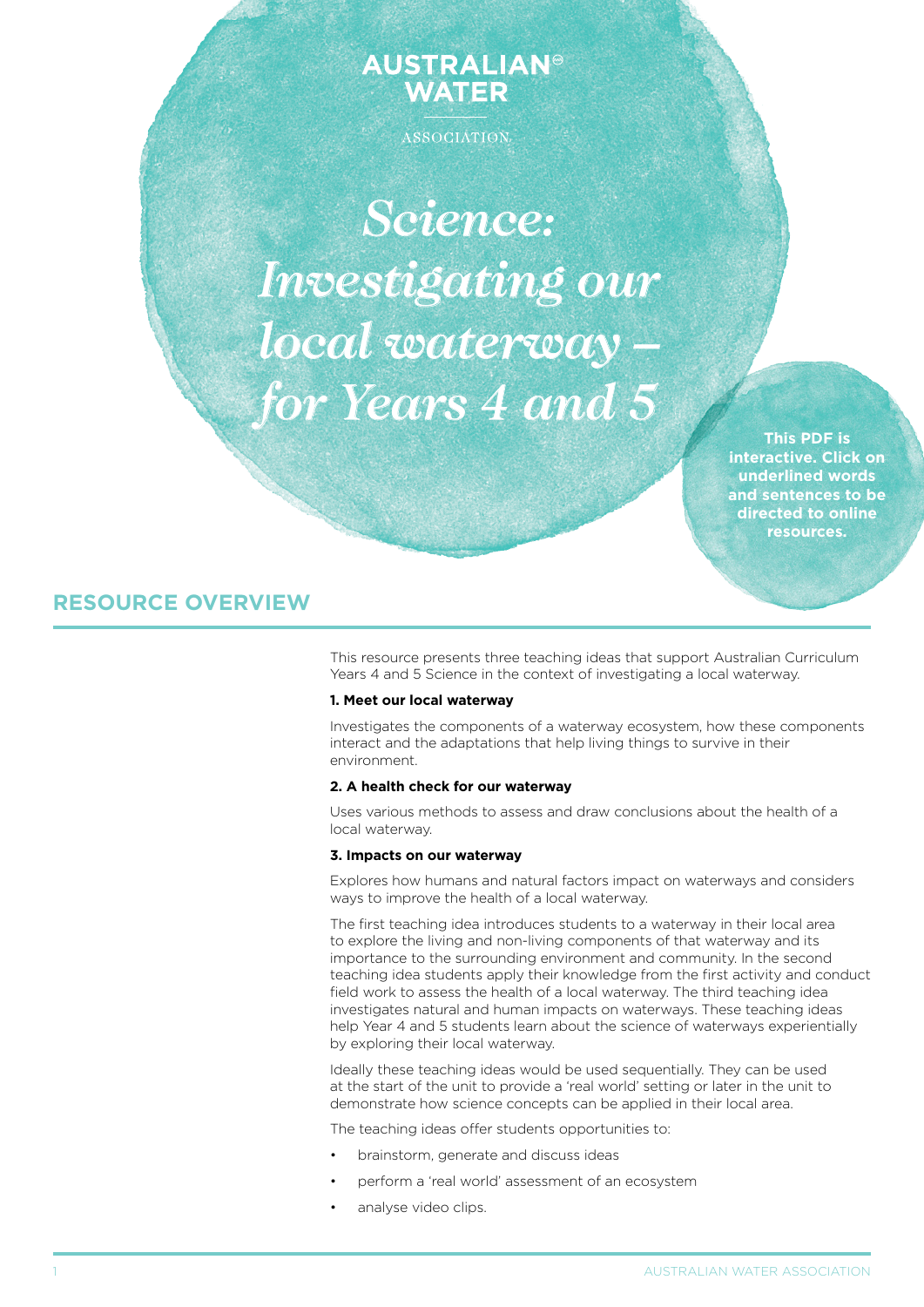Prior to the lesson, select a suitable site on a local waterway to be investigated by the class. Visit the waterway and take photos or a video of the field study site. Ensure that the excursion and field work complies with your school's excursion and health and safety procedures and invite additional parents/carers or school staff to assist with supervision.

# **AUStralian curriculum1 year 4 science links**

## **Science Understanding**

**Biological sciences** 

Living things depend on each other and the environment to survive (ACSSU073)

Science as a Human Endeavour

Science knowledge helps people to understand the effect of their actions (ACSHE062)

# **AUStralian curriculum year 5 science links**

# **Science Understanding Biological sciences**

Living things have structural features and adaptations that help them to survive in their environment (ACSSU043)

Science as a Human Endeavour

Scientific knowledge is used to solve problems and inform personal and community decisions (ACSHE083)

## **Sustainability cross-curriculum priority**

# **TEACHING IDEAS**

## **1. Meet our local waterway**

Students explore how living things relate to each other and their environment in a local waterway. They also investigate adaptations that help organisms survive in this environment. Students identify parts of the waterway, learn key terms such as habitat and biodiversity and are introduced to the concept of a food chain. A video outlines the importance of wetlands—a type of waterway. Students then focus on what organisms need to survive in waterways. They explore: some specific adaptations, the relationships between organisms and their environment, and how a healthy environment contributes to survival (ACSSU073; ACSSU043).

**Activities** 

a. Interactions in our waterway

b. A recipe for survival

### **1a. Interactions in our waterway**

Students are introduced to a waterway in their local area.

a. Display a series of photographs and/or a video of your local waterway. Ask

1 Australian Curriculum F–10 v8.2 © Australian Curriculum, Assessment and Reporting Authority (ACARA) 2010 to present, unless otherwise indicated. This material was downloaded from the Australian Curriculum website ([http://www.australiancurriculum.](http://www.australiancurriculum.edu.au/) [edu.au/](http://www.australiancurriculum.edu.au/)) accessed 1 August 2016 and was not modified. The material is licensed under CC BY 4.0. Version updates are tracked on the Curriculum version history page of the Australian Curriculum website. ACARA does not endorse any product that uses the Australian Curriculum or make any representations as to the quality of such products. Any product that uses material published on this website should not be taken to be affiliated with ACARA or have the sponsorship or approval of ACARA. It is up to each person to make their own assessment of the product, taking into account matters including, but not limited to, the version number and the degree to which the materials align with the content descriptions (where relevant). Where there is a claim of alignment, it is important to check that the materials align with the content descriptions (endorsed by all education Ministers), not the elaborations (examples provided by ACARA).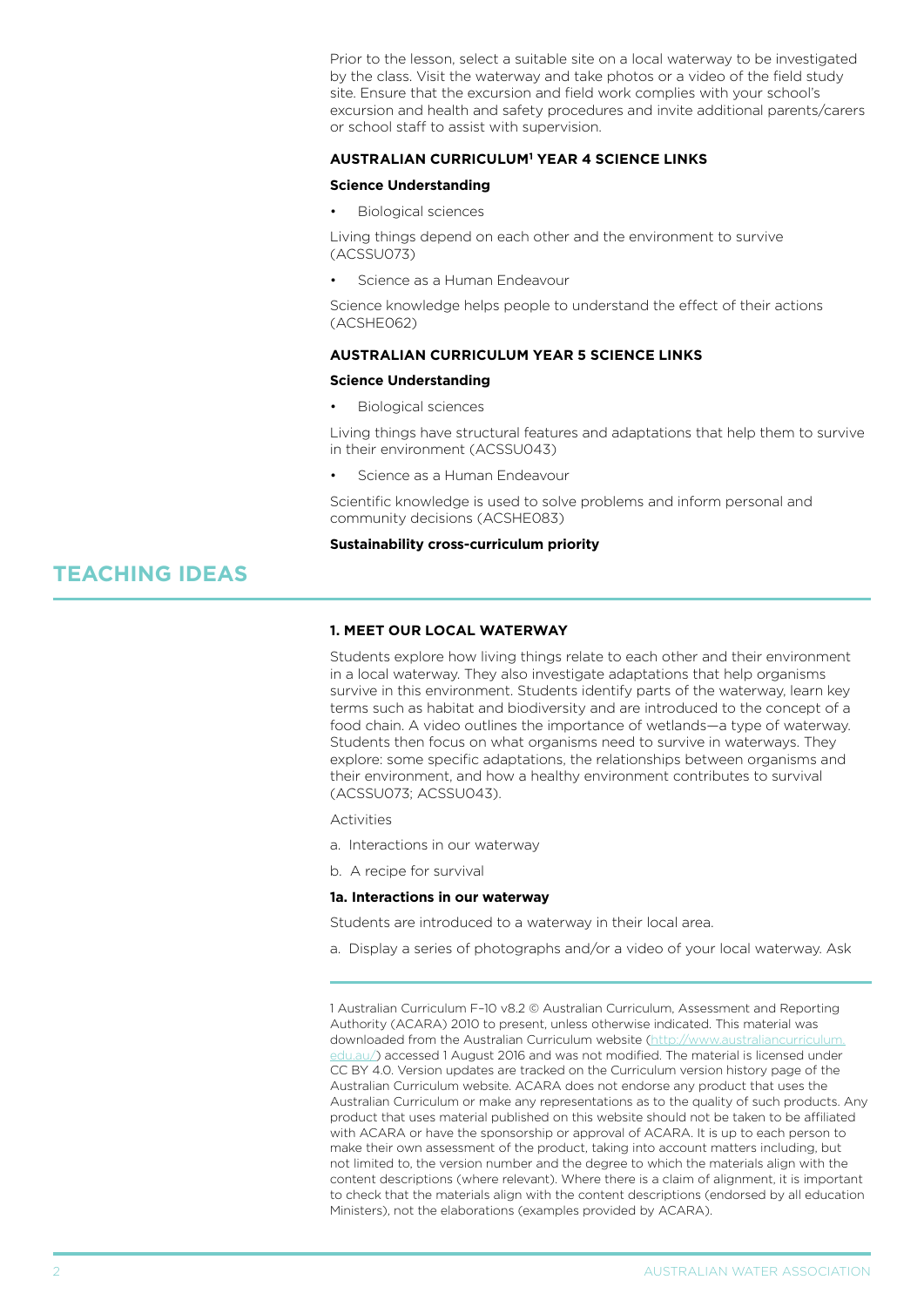students to discuss where the photographs or videos were taken. Show the location of the waterway using Google Earth. Explain that students will visit it to carry out field work.

b. Using the photographs and/or videos, ask students to:

- identify what they can see in the photographs (e.g. plants, animals, rocks, water, etc.)
- explain what a waterway is
- suggest any other things that might be in the waterway which are not in the photographs (e.g. things too small to see such as bacteria or microbes, or things hidden from view).

c. On individual cards, write the names of things suggested in Step b) and help students to sort them into living and non-living things.

d. Students have a dictionary race to find the meanings of the terms biodiversity, catchment, ecosystem and habitat. Discuss the meanings of the terms and decide on a class definition for each.

e. Watch the first two minutes of the video [Critters: Where they wriggle](http://www.teachertube.com/video/critters-where-they-wriggle-117005) [8:19] (see footnote 2) which gives some reasons why wetlands (a type of waterway) are important. Students then suggest reasons why their local waterway is important.

f. Using the 'Construct a food chain' lesson ideas in Section 1.3 of the [Understanding ecosystems](http://www.naturalresources.sa.gov.au/files/sharedassets/adelaide_and_mt_lofty_ranges/nrm_education/best-of-catchment-connections-f2-rep.pdf) (see footnote 3) resource as a guide, introduce the concept of a food chain and the different roles that organisms play in waterway ecosystems. Explain that food chains represent one of the ways that organisms depend on each other to survive.

g. Demonstrate the food chain using the [Food chains: the wetlands](http://www.scootle.edu.au/ec/viewing/L1144/index.html) (see footnote 4) learning object. Ask students if they can think of any other living things which might be in their local waterway and add them to the cards from Step c). In groups of three or four, students can make a food chain using these cards. Demonstrate and discuss what happens when one living thing is removed from a food chain. This discussion could lead to a discussion on the importance of maintaining biodiversity.

h. Working in the same groups, students brainstorm some of the interactions between the different parts of the waterway such as:

- living and living—animals eat the plants

- living and non-living—rocks can provide shelter for small animals or support for plants

- non-living and non-living—water washes soil and rocks away or rocks weather and erode to form soil.

i. Students create a [mind map](http://www.wikihow.com/Make-a-Mind-Map) (see footnote 5) showing the interactions between the living and non-living parts of the waterway. This can be done on the board or using a program or app such as Mindomo. The mind map will be further developed in Teaching idea 1b. (Mindomo is available online or as an app. Teachers can register to use this program for free.)

### **1b. A recipe for survival**

Students consider three factors which affect the survival of living things in a waterway:

- how well suited the living things are to the environment
- how the living and non-living parts of the waterway work together
- how healthy the waterway is.

2 Natural Resources Adelaide and Mt Lofty Ranges (Critters: Where they wriggle) [<http://](http://www.teachertube.com/video/critters-where-they-wriggle-117005) [www.teachertube.com/video/critters-where-they-wriggle-117005>](http://www.teachertube.com/video/critters-where-they-wriggle-117005)

3 Natural Resources Adelaide and Mt Lofty Ranges: Best of catchment connections #2 (Understanding ecosystems) <[http://www.naturalresources.sa.gov.au/files/sharedassets/](http://www.naturalresources.sa.gov.au/files/sharedassets/adelaide_and_mt_lofty_ranges/nrm_education/best-of-catchment-connections-f2-rep.pdf) [adelaide\\_and\\_mt\\_lofty\\_ranges/nrm\\_education/best-of-catchment-connections-f2-rep.pdf>](http://www.naturalresources.sa.gov.au/files/sharedassets/adelaide_and_mt_lofty_ranges/nrm_education/best-of-catchment-connections-f2-rep.pdf)

4 Scootle (Food chains) [<http://www.scootle.edu.au/ec/viewing/L1144/index.html>](http://www.scootle.edu.au/ec/viewing/L1144/index.html)

5 Wikihow <[http://www.wikihow.com/Make-a-Mind-Map>](http://www.wikihow.com/Make-a-Mind-Map)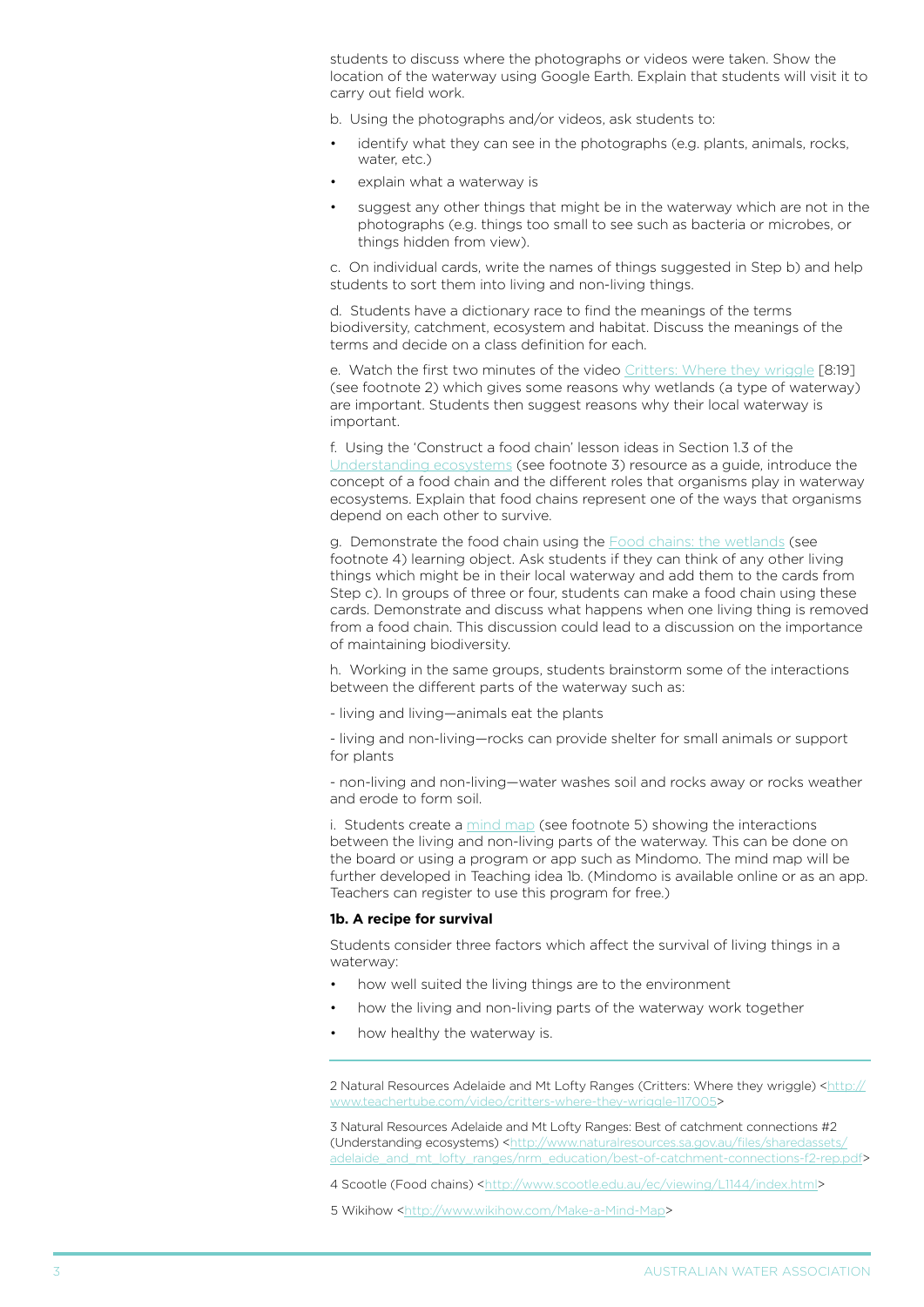- 1. Using the information in  $Life$  in our waterways (see footnote 6) (pages 40–41 and 52–53) as a guide, discuss some adaptations which help animals survive in a wetland.
- 2. Students explore how a River Red Gum, a clump of reeds, a fish or a duck live in wetlands and waterways in different seasons in the 'A changing place to live' activity on pages 38 to 41 of the [Life in our waterways](http://www.vic.waterwatch.org.au/file/inform/living_in_wetlands.pdf) resource.
- 3. Students watch the next segment [2:00–4:30 minutes] of the video [Critters:](http://www.teachertube.com/video/critters-where-they-wriggle-117005)  [Where they wriggle](http://www.teachertube.com/video/critters-where-they-wriggle-117005) which introduces the waterbugs (macroinvertebrates) found in waterways. Distribute A4 coloured copies of the [Junior](http://www.naturalresources.sa.gov.au/files/sharedassets/adelaide_and_mt_lofty_ranges/plants_and_animals/macroinvertebrates-junior-identification-fact.pdf)  [macroinvertebrate ID chart](http://www.naturalresources.sa.gov.au/files/sharedassets/adelaide_and_mt_lofty_ranges/plants_and_animals/macroinvertebrates-junior-identification-fact.pdf) (see footnote 7) and 'Freshwater macroinvertebrates' notes (pages 52–53 of the [Life in our waterways](http://www.vic.waterwatch.org.au/file/inform/living_in_wetlands.pdf) resource) to pairs of students. Ask the pairs to choose a macroinvertebrate and identify any adaptations the macroinvertebrate might have that helps it survive in a wetland. Each pair shares their ideas with the class. Ask students to identify the similarities or differences between the different macroinvertebrates.
- 4. Students can add the living things mentioned in the video (macroinvertebrates) to their mind map [Step h] of Activity 1a.
- 5. Ask students to identify any other ways they could assess the health of their waterway. Introduce students to the [Waterways health check](http://nrmonline.nrm.gov.au/catalog/mql:2879) (see footnote 8) and discuss the different aspects of the waterway they will investigate to determine its health i.e. land use, litter, pipes and drains, extra structures/ modifications, smell, vegetation, water clarity, invertebrate animals and vertebrate animal life. Add these terms to the mind map.
- 6. Watch the final section [4:20–7:20 minutes] of the video [Critters: Where](http://www.teachertube.com/video/critters-where-they-wriggle-117005)  [they wriggle](http://www.teachertube.com/video/critters-where-they-wriggle-117005) to preview how students will safely conduct their field work in teaching idea 2.

## **2. a health check for our waterway**

Students visit a local waterway and use what they have learnt to investigate the health of the waterway (ACSHE083).

Activities

- a. Exploring our waterway
- b. The health of our waterway

#### **2a. Exploring our waterway**

Students visit the waterway and make observations based on what they have learnt in previous activities.

Each group will need a clipboard, pen/pencils, Junior macroinvertebrate [ID chart](http://www.naturalresources.sa.gov.au/adelaidemtloftyranges/about-us/our-regions-progress/monitoring-and-evaluation/schools#macroinvertebrates), [Results data sheet](http://www.naturalresources.sa.gov.au/files/sharedassets/adelaide_and_mt_lofty_ranges/monitoring_and_evaluation/schools/amlr-me-schools-aquatic-macros-record-work.pdf) (Aquatic macroinvertebrate record sheet) (see footnote 9), [Waterways health check](http://nrmonline.nrm.gov.au/catalog/mql:2879) rating sheet, a clear container to check the water clarity, spare paper to record observations, equipment (such as nets, buckets, pipettes, petri dishes, a spoon, ice cube trays and shallow flat trays) for macroinvertebrate sampling and a digital camera to document their field work.

a. Working in small groups, students follow the instructions and assess the health of the waterway using the [Waterways health check](http://nrmonline.nrm.gov.au/catalog/mql:2879).

b. Students draw a simple 'mud map' of the waterway including things they observe in it and take photos to illustrate their observations.

c. Students identify the macroinvertebrates using the [Junior macroinvertebrate](http://www.naturalresources.sa.gov.au/files/sharedassets/adelaide_and_mt_lofty_ranges/plants_and_animals/macroinvertebrates-junior-identification-fact.pdf)  [ID chart](http://www.naturalresources.sa.gov.au/files/sharedassets/adelaide_and_mt_lofty_ranges/plants_and_animals/macroinvertebrates-junior-identification-fact.pdf) and record what they see on the [Results data sheet.](http://www.naturalresources.sa.gov.au/files/sharedassets/adelaide_and_mt_lofty_ranges/monitoring_and_evaluation/schools/amlr-me-schools-aquatic-macros-record-work.pdf)

6 Waterwatch Victoria (Living in wetlands) [<http://www.vic.waterwatch.org.au/file/inform/](http://www.vic.waterwatch.org.au/file/inform/living_in_wetlands.pdf) living in wetlands.pdf>

7 Natural Resources Adelaide and Mt Lofty Ranges (Junior macroinvertebrate ID chart) [<http://www.naturalresources.sa.gov.au/files/sharedassets/adelaide\\_and\\_mt\\_lofty\\_](http://www.naturalresources.sa.gov.au/files/sharedassets/adelaide_and_mt_lofty_ranges/plants_and_animals/macroinvertebrates-junior-identification-fact.pdf) [ranges/plants\\_and\\_animals/macroinvertebrates-junior-identification-fact.pdf](http://www.naturalresources.sa.gov.au/files/sharedassets/adelaide_and_mt_lofty_ranges/plants_and_animals/macroinvertebrates-junior-identification-fact.pdf)>

8 Waterwatch Australia (Waterways health check) <[http://nrmonline.nrm.gov.au/catalog/](http://nrmonline.nrm.gov.au/catalog/mql:2879) [mql:2879](http://nrmonline.nrm.gov.au/catalog/mql:2879)>

9 Natural Resources Adelaide and Mt Lofty Ranges (Results data sheet) [<http://www.](http://www.naturalresources.sa.gov.au/files/sharedassets/adelaide_and_mt_lofty_ranges/monitoring_and_evaluation/schools/amlr-me-schools-aquatic-macros-record-work.pdf) naturalresources.sa.gov.au/files/sharedassets/adelaide\_and\_mt\_lofty\_ranges/monitoring [and\\_evaluation/schools/amlr-me-schools-aquatic-macros-record-work.pdf](http://www.naturalresources.sa.gov.au/files/sharedassets/adelaide_and_mt_lofty_ranges/monitoring_and_evaluation/schools/amlr-me-schools-aquatic-macros-record-work.pdf)>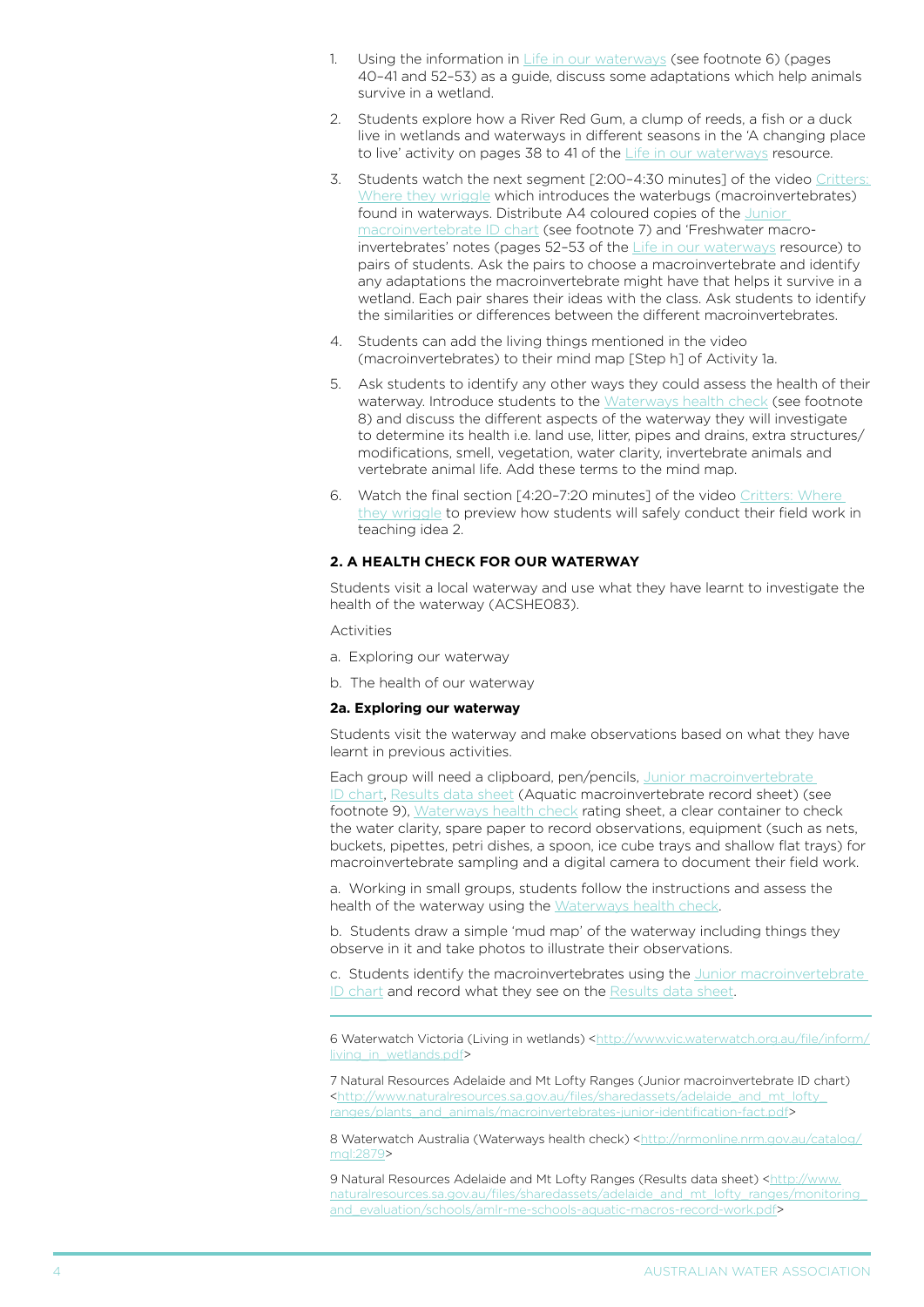### **2b. The health of our waterway**

Back at school, students collate and analyse their findings from the field visit to assess the health of the waterway.

a. Review students' findings for the different categories in the [Waterways health](http://nrmonline.nrm.gov.au/catalog/mql:2879) [check](http://nrmonline.nrm.gov.au/catalog/mql:2879).

b. Tally the macroinvertebrates observed by each group on the [Results data](http://www.naturalresources.sa.gov.au/files/sharedassets/adelaide_and_mt_lofty_ranges/monitoring_and_evaluation/schools/amlr-me-schools-aquatic-macros-record-work.pdf)  [sheet](http://www.naturalresources.sa.gov.au/files/sharedassets/adelaide_and_mt_lofty_ranges/monitoring_and_evaluation/schools/amlr-me-schools-aquatic-macros-record-work.pdf) and discuss the sensitivity of the macroinvertebrates they found. Discuss what this tells us about the health of the waterway—some species are more tolerant of pollution than others so if the waterway is healthy the sensitive macroinvertebrate will likely be found.

c. Working in their Activity 2a groups, students create a poster to show: the key features of the waterway, their conclusions about the health of the waterway, and the reasons they came to those conclusions. Students can present their findings to the class using the posters and other information they gathered or photographs they took.



### **3. impacts on our waterway**

Students explore the ways in which natural and human factors impact on the health of a waterway and how a scientific understanding helps to improve the health of waterways. They learn about a variety of impacts through a demonstration then compare impacts with those that affect their local waterway. Students draw together what they know to help educate their community to care for its waterways (ACSSU073; ACSSU075; ACSHE062; ACSHE083).

Activities

- a. Natural and human factors affecting waterways
- b. Helping our waterways

# **3a. Natural and human factors affecting waterways**

Students learn about factors which impact on waterways.

a. Conduct the 'Danny the Drip' activity found in the **Danny the Drip** (see footnote 10) teachers' notes using the Danny the Drip story pack. Students answer the questions in 'Step 2: Follow up discussion' and participate in 'Step 3: Clean up'.

10 Natural Resources Adelaide and Mt Lofty Ranges (Danny the Drip teacher notes) [<http://www.naturalresources.sa.gov.au/files/sharedassets/adelaide\\_and\\_mt\\_lofty\\_](http://www.naturalresources.sa.gov.au/files/sharedassets/adelaide_and_mt_lofty_ranges/monitoring_and_evaluation/schools/amlr-me-schools-danny-drip-teacher-notes-gen.doc) [ranges/monitoring\\_and\\_evaluation/schools/amlr-me-schools-danny-drip-teacher-notes](http://www.naturalresources.sa.gov.au/files/sharedassets/adelaide_and_mt_lofty_ranges/monitoring_and_evaluation/schools/amlr-me-schools-danny-drip-teacher-notes-gen.doc)[gen.doc>](http://www.naturalresources.sa.gov.au/files/sharedassets/adelaide_and_mt_lofty_ranges/monitoring_and_evaluation/schools/amlr-me-schools-danny-drip-teacher-notes-gen.doc)